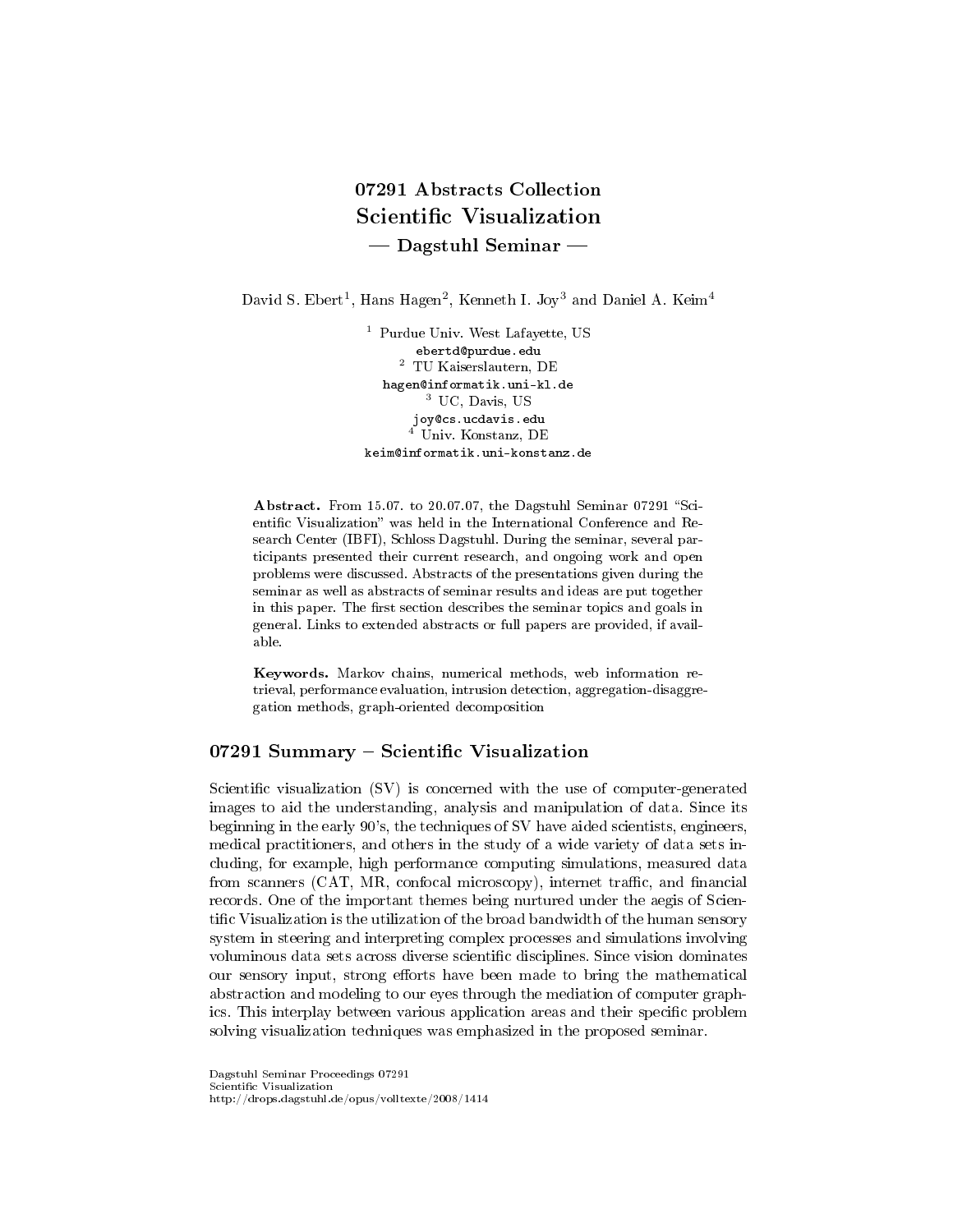Keywords: Markov chains, numerical methods, web information retrieval, performance evaluation, intrusion detection, aggregation-disaggregation methods, graph-oriented decomposition

Joint work of: Ebert, David S.; Hagen, Hans; Joy, Kennth I.; Keim, Daniel

Extended Abstract: <http://drops.dagstuhl.de/opus/volltexte/2008/1413>

# Computer-assisted shoulder replacement

Charl P. Botha (Delft University of Technologies, NL)

Pre-operative planning systems aid clinicians by giving insight into patientspecific issues before surgery is performed. The ability to perform a virtual shoulder replacement procedure enables the surgeon to explore the probable and plausible outcomes. Pre-operative planning software assists the surgeon in this complex decision-making process.

In our prototype pre-operative planning system for shoulder replacement, we create patient-specific bone-determined range of motion (ROM) predictions based on collision detection using segmented CT-data. The gleno-humeral ROM is visualised with motion envelopes, that indicate the maximum range of motion of the humerus in every direction. The prosthesis placement parameters can be adjusted interactively in our simulator, during which a novel visualisation technique depicts the differences between the current and previous range of motion. We have recently used a prototype intra-operative guidance module that we designed for performing a cadaver study in order to validate our ROM simulation.

Joint work of: Krekel, Peter R.; Botha, Charl P.; De Bruin, Paul W.; Valstar, Edward R.; Rozing, P.M.; Post, Frits H.

Full Paper:

<http://visualisation.tudelft.nl/Projects/ShoulderReplacement/RangeOfMotion>

# Quantity, Quality & Interpolation

Hamish Carr (University College - Dublin, IRL)

Scientific visualization requires not only qualitative but also quantitative results. But quantitation itself relies on the quality of acquisition, construction, representation, analysis, computation, images and conclusions. It is therefore necessary to consider the quality, and in particular, the effects of interpolation at all stages in the process.

Keywords: Quantity, quality, interpolation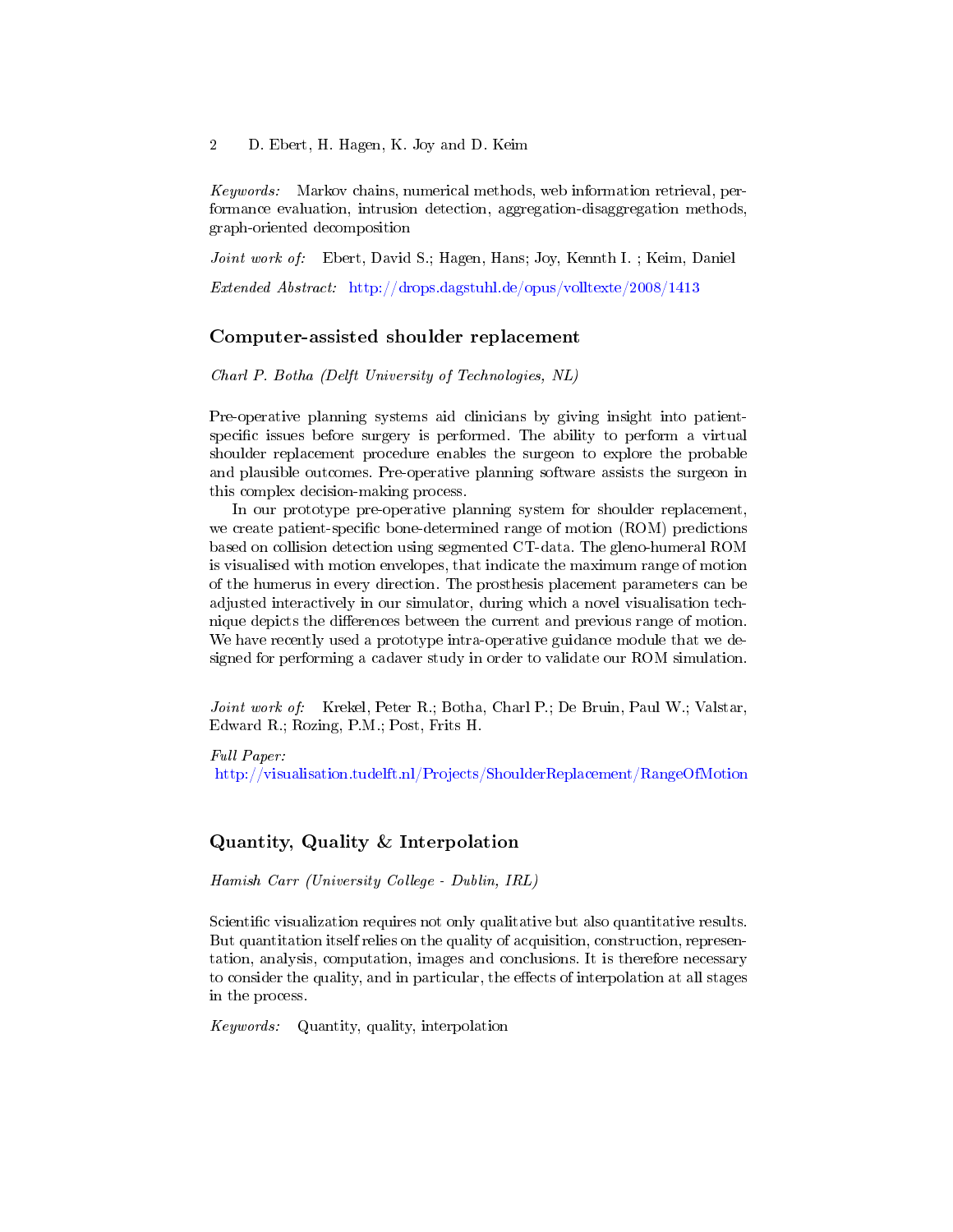# Revisit "On the Death of Visualization"

Min Chen (University of Wales - Swansea, GB)

Juxtaposing with the UK Debate on "the Death of Computer Science"

Bill Lorensen wrote his well known article about the dying status of Visualization after Vis2003 to provoke discussions on the directions of Visualization as a field and community. In 2007, likely by sheer coincidence, a few months after the publication of a report by an International Review of ICT research (chaired by Bill Lorensen), an article by a (then) little known UK lecturer, Neil McBride, inflamed a heated debate on the dying status of computer science in the  $UK$ .

This talk draws parallels between these two articles, highlighting the common threads of arguments. In particular, both link the fact that computer (or visualization) is everywhere with the death of the subject of computer science (or visualization).

This talk also briefly examines the historical ups and downs in the development of subjects such as mathematics, physics, engineering, psychology, etc., relating the patterns of the development with their approaches to users and applications. Taking the opportunity of being (almost) the last talk of this Dagstuhl seminar, the talk also groups the different visions presented by many senior faculties of this Dagstuhl into three clusters based on their similarity to routes of these subjects (e.g., mathematics, engineering, and psychology). The talk then suggests an ideal route for Visualization (and to a certain degree, computer science), that is, medicine, or in other words, the model of medical school  $+$ university hospital. This is my 7-minute vision.

Keywords: Visualization, Bill Lorensen

#### Shape Modeling and Visualization

#### Leila De Floriani (University of Genova, I)

The talk gives an overview of our research activities on shape modeling for visualization, specifically: multi-resolution modeling for  $3D$  and  $4D$  scalar fields, representations for non-manifold unstructured meshes in two, three and higher dimensions, topology-driven approaches to shape annotation and reasoning.

In the second part of the talk, we present our experience on semantic-based shape Modeling within the European Network of Excellence AIM@SHAPE, and we illustrate the capabilities of the Digital Shape Workbench, a shape and tool repository developed inside the network.

 $Keywords:$  Multi-resolution modeling, multi-dimensional scalar fields, topology, shape annotation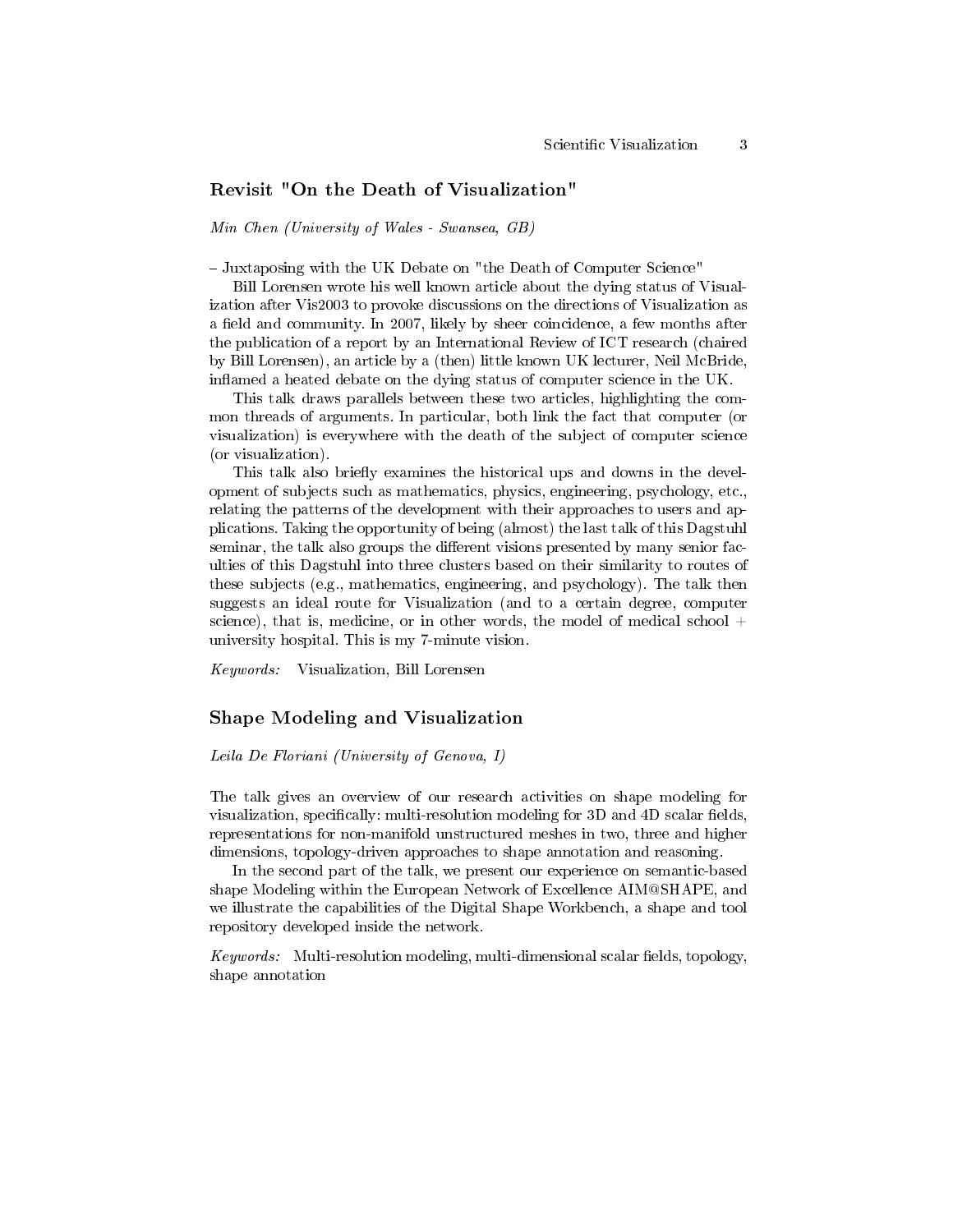# Slides from Dagstuhl

Brian D. Fisher (Simon Fraser Univ. - Surrey, CA)

Brief discussion of role of cognitive science in visual analytics. I argue that the interaction of cognitive science and visualization will change both fields as cognitive scientists explore perceptual, cognitive, and enactive use of VA applications and visualization researchers provide new VA tools to support this effort.

Keywords: Cognition, perception, interaction

#### Visualization Design and Lifecycle Management

Issei Fujishiro (Tohoku University, J)

VIDELICET (VIsualization DEsign and LIfe CyclE managemenT) is a novel cooperative visualization system which aims at not only assiting the users in designing their own visualizatin applications by utilizing the goal-oriented taxonomy of techniques and case example base, in conjuction with a commertiallyavailable modular visualization software, but also providing them with an effective management mechanism of visualization exploration thourgh sophisticated versioning and juxtaposition.

This paper presents the fundamental concepts and architecture of the VIDELICET system. The effectiveness of the system is empirically proven with an application to a hybid wind tunnel project which is being conducted in Institute of Fluid Science, Tohoku University.

Keywords: Design, lifecycle management, taxonomy, case repository, versioning, juxtaposition

Joint work of: Fujishiro, Issei; Takeshima, Yuriko; Hayase, Toshiyuki

# Solving Large Scale Science: The Role of Visualization in Knowledge Discovery

Kelly Gaither (University of Texas at Austin, USA)

The age of petascale and exascale applications is rapidly approaching, and visualization will undoubtedly play a central role in the analysis process. It is unimaginable to think otherwise. But, the question remains: are we as a visualization community ready for these challenges at this scale? At the petascale, the traditional visualization pipeline/loop: (read data, transform data, generate pixels, write data to frame buffer) breaks down. But, what is our alternative? In this talk, I will discuss issues related to remote and collaborative visualization at the petascale and beyond, and will present some motivating applications that seek to address problems with enormous societal impact.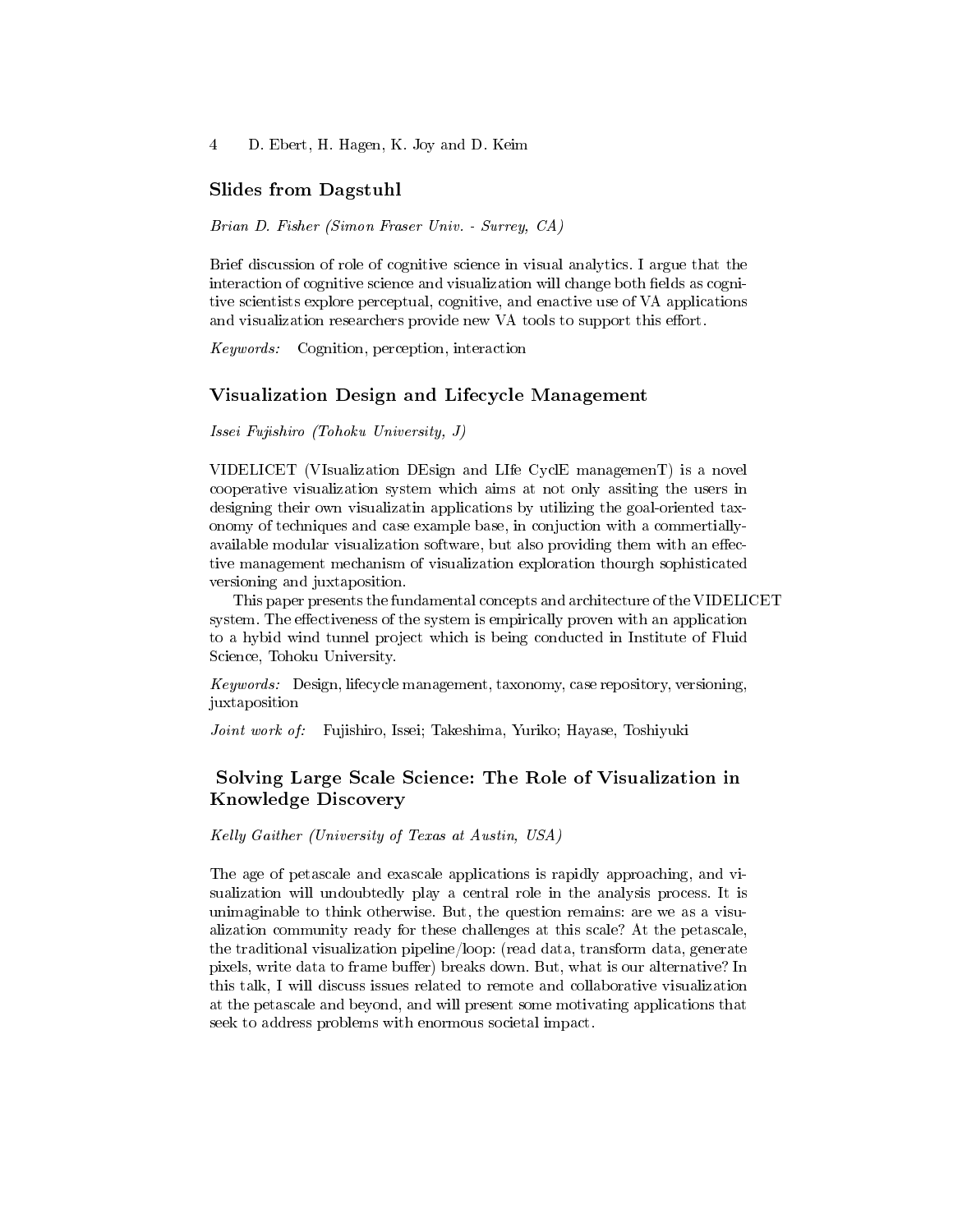Presenting these issues will motivate lively intellectual discussion about both the problems and potential solutions.

Keywords: Visualization, Petascale, Remote and Collaborative Visualization

### Visualization - I see it my way (Action without Interaction)

Eduard Gröller (TU Wien, A)

Visualization provides computer-supported tools to enable users with insight into their data. Over the last 25 years visualization as a discipline has come a long way in terms of maturity and in providing a rich set of algorithms and systems for visual exploration, analysis, and presentation of data. Interaction is considered a key component in the analysis process. The talk will argue for a sparse and cautious usage of interaction in visualization. The importance of a user centric structuring of interaction functionality will be illustrated with several research examples from our group.

Keywords: Visualization, no interaction

# Volume Preservation of Multiresolution Meshes

Stefanie Hahmann (LMC-IMAG - Grenoble, F)

Geometric constraints have proved to be efficient for enhancing the realism of shape animation. Our presentation addresses the computation and the preservation of the volume enclosed by multiresolution meshes.

A wavelet based representation allows the mesh to be handled at any level of resolution. The key contribution is the calculation of the volume as a trilinear form with respect to the multiresolution coefficients. Efficiency is reached thanks to the pre-processing of a sparse 3D data structure involving the transposition of the lters while represented as a lifting scheme. A versatile and interactive method for preserving the volume during a deformation process is then proposed. It is based on a quadratic minimization subject to a linearization of the volume constraint. A closed form of the solution is derived.

Joint work of: Hahmann, Stefanie; Sauvage, Basile; Bonneau, Georges-Pierre

See also: B. Sauvage, S. Hahmann, G.-P. Bonneau: Volume preservation of multiresolution meshes, Computer Graphics Forum (Proc. of Eurographics 2007), Volume 26, Number 3 (2007)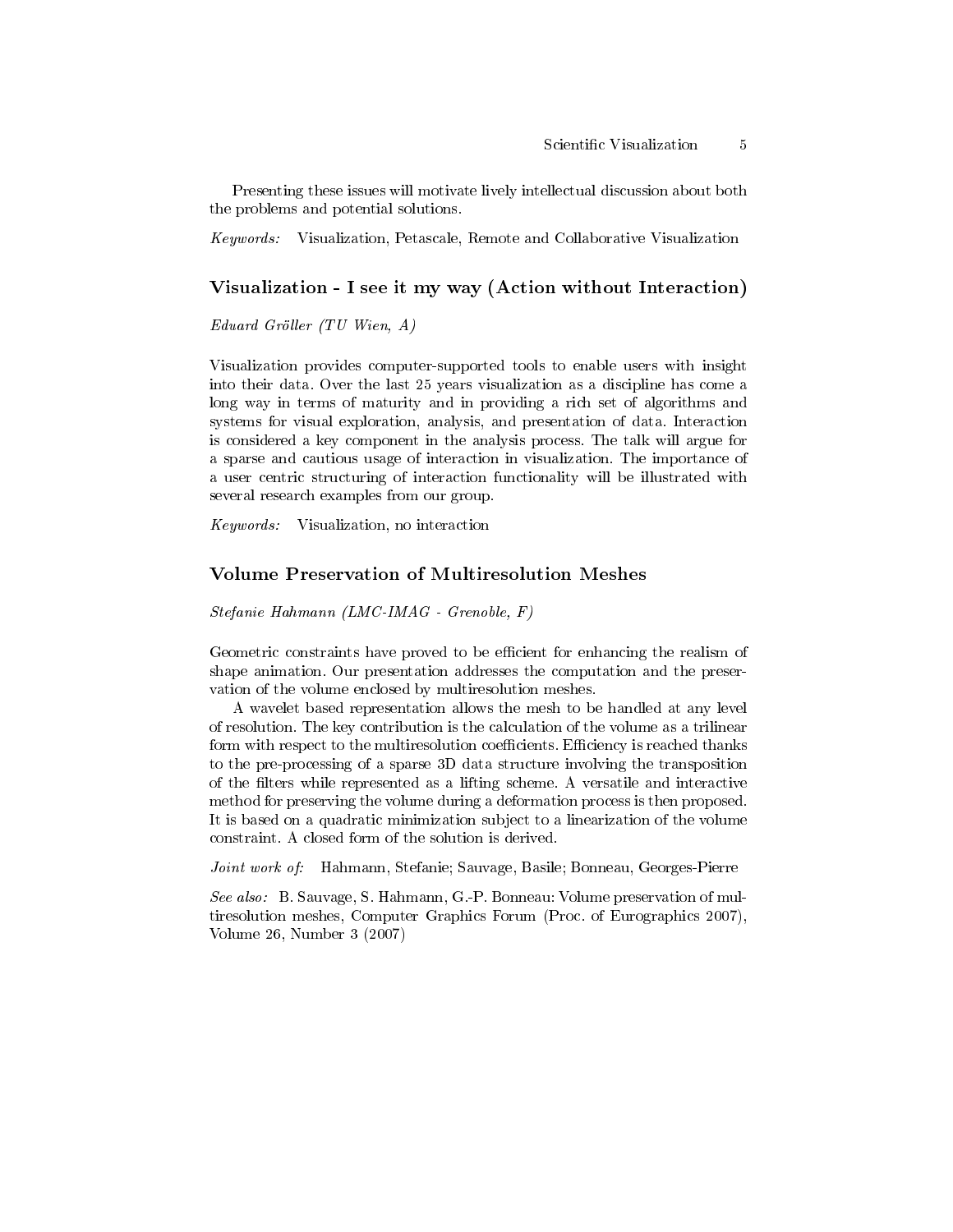# Og hva språk snakker du?

#### Helwig Hauser (University of Bergen, N)

Visualization is an enabling technology for users to better communicate (present) as well as to better explore and analyze, e.g., to end up at better decisions, whenever large and often also complex datasets are involved (either from measurements, simulation, or from modeling). The data items as we read them from disk usually are a low-level representation of what the users are interested in. To establish this match between the semantic concepts of the user and the low-level data form is a challenge in visualization. This talk is a reflection about some selected aspects of considering semantics in visualization, also including a sketch of a few related future challenges.

Keywords: Semantics in Visualization

# Why didn't we invent Google Earth ? Will we miss the next chance, too ?

#### Hans-Christian Hege (ZIB - Berlin, D)

The visualization community has developed many pieces of the technology used in Google Earth, but did not invent a research prototype of a similar system. Some of the reasons, why this did not happen, are discussed. They are mainly caused by academic traditions, academic habits, the academic reward system and the funding conditions.

In the second part of the talk a challenging undertaking is outlined: A visual 3D information system, allowing the user to interactively explore a biological system, like e.g. a fruit fly, mouse, or human. The system would provide to the user an overview on many length scales (molecular, subcellular, cellular, tissue, organ and organism level) and, in an extension, maybe even time scales. Such a development would have a great impact in science and education and the visualization community could be instrumental in developing it. The most important aspect from the research point of view is that the system would provide a spatial or even spatiotemporal reference into which all experimental data with such references could be integrated. Thereby an account of such relations in biological systems could be achieved, and understanding of such relations could be signicantly facilitated and improved. The system would also constitute a natural reference system for systems biology, helping to answer fundamental questions, e.g. how components within cells interact, in order to bring about their structure and to realize their functioning - and - how cells interact, in order to develop and maintain higher levels of organization and function.

The empirical base of such a visual information system and some of the technical challenges and research tasks in data processing and visualization are shortly sketched.

Keywords: Visual information systems, system biology, future challenges in visualization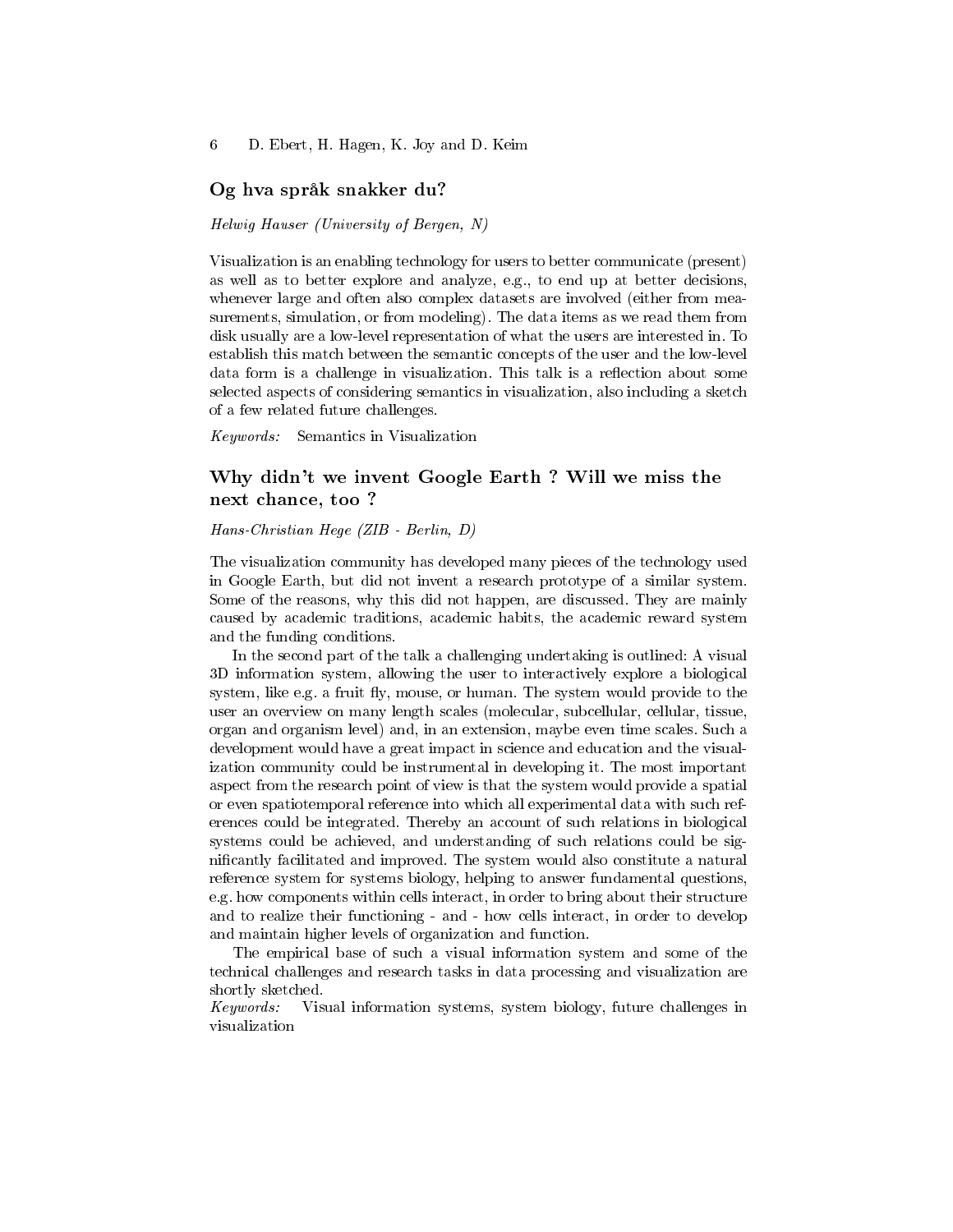# Recent Advances in Wave-based and Geometric Methods for the Simulation and Exploration of Room Acoustics

#### Martin Hering-Bertram (TU Kaiserslautern, D)

We present our recent contributions to the simulation of room acoustics regarding wave-based methods, geometric acoustics, interactive visualization, and auralization.

The first approach projects the solution of a wave equation onto a much smaller basis composed of eigenmodes, obtaining a discrete state-space model. This reduced model is used to compute the response to the low-frequency part of an anechoic input signal. The mid- and high-frequency range is processed by the second method, the improved phonon trace using raytracing to calculate spacedependent pulse response filters. A virtual-reality powerwall is used to visualize and explore our simulation results. Auralization based on a multi-channel audio system is obtained by a sound-field synthesis method. Therefore, we sample the time-dependent pressure field on a circle around the listener position and compute the best fitting speaker signals to locally reproduce the directed sound environment.

Keywords: Simulated Room Acoustics, Phonon Tracing, Wave Equation, Finite Elements, Model Reduction

Joint work of: Hering-Bertram, Martin; Mohring, Jan

# Dense Glyph Sampling for Visualization

Ingrid Hotz (Zuse Institute Berlin, D)

A method is introduced to generate a dense set of anisotropic, spatially varying glyphs over a two-dimensional domain. Such glyph samples are useful for many visualization and graphics applications. The glyphs are embedded in a set of nonoverlapping ellipses whose size and density match a given anisotropic metric.

An additional parameter controls the arrangement of the ellipses on lines, which can be favorable for some applications, e.g., vector fields, and distracting for others.

To generate samples with the desired properties we combine ideas from sampling theory and mesh generation. We start with constructing a first set of nonoverlapping ellipses whose distribution closely matches the underlying metric. This set of samples is used as input for a generalized anisotropic Lloyd relaxation to distribute samples more evenly.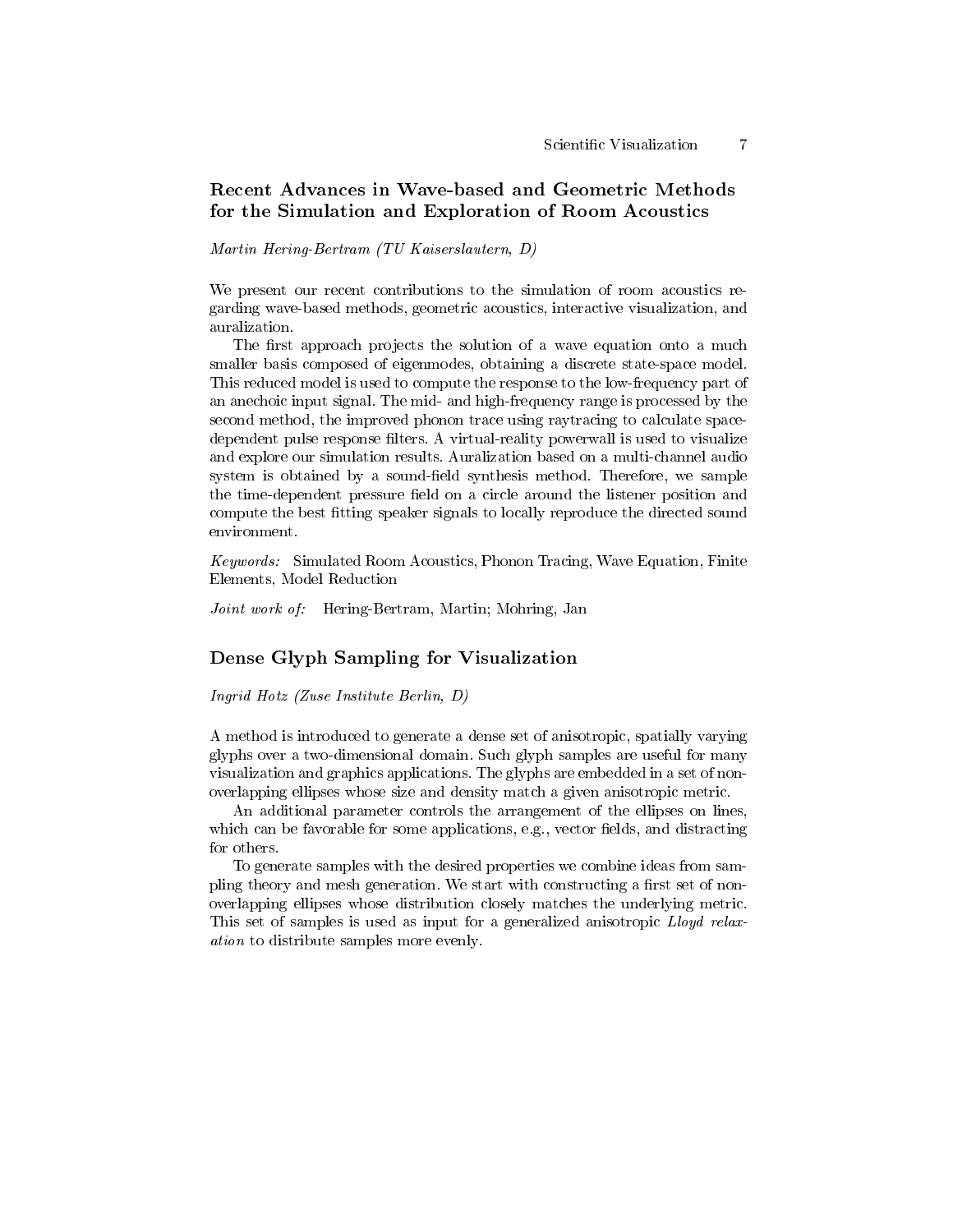### Functional Approximation

#### Yun Jang (Swiss National Supercomputing Centre, CH)

Functional approximation of scattered data is a popular technique for compactly representing various types of datasets in computer graphics, including surface, volume, and vector datasets. Typically, sums of Gaussians or similar radial basis functions are used in the functional approximation and PC graphics hardware is used to quickly evaluate and render these datasets.

While truncated radially symmetric basis functions are quick to evaluate and simple for encoding optimization, they are not the most appropriate choice for data that is not radially symmetric and are especially problematic for representing linear, planar, and many non-spherical structures.

Therefore, the functional approximation system is extended to using more general basis functions, such as ellipsoidal basis functions (EBFs) that provide greater compression and visually more accurate encodings of volumetric scattered datasets.

In addition to static data approximation, temporal data is encoded using results from encoding previous timestep to speed the encoding time.

# Computer Aided Detection

#### Arie Kaufman (SUNY at Stony Brook, USA)

As information and data sizes explode, we propose a discovery process which starts with a step of computer-aided detection (CAD) for abstraction and data reduction. Then, a user-centric user interface is employed for the discovery stage. As an example, we describe CAD of colonic polyps, assisting radiologists in locating polyps when using a virtual colonoscopy (VC) system. Our CAD pipeline automatically detects polyps while reducing the number of false positives (FPs). It integrates volume rendering and conformal colon flattening with texture and shape analysis. Using our colon flattening method, the CAD problem is converted from a 3D into a 2D problem. Suspicious polyps are detected by applying a clustering method on the flattened volume rendered image. The FPs are reduced by analyzing shape and texture features of the suspicious areas detected by the clustering step. The CAD results are seamlessly integrated into a VC userspecified user interface, providing the user (i.e., radiologist) with visual cues and likelihood indicators of areas likely to contain polyps.

Keywords: Computer-aided detection, CAD; Virtual colonoscopy, Computer Aided Polyp Detection, Colon flattening, Conformal mapping, Electronic biopsy, Volume rendering, Digital cleansing, Clustering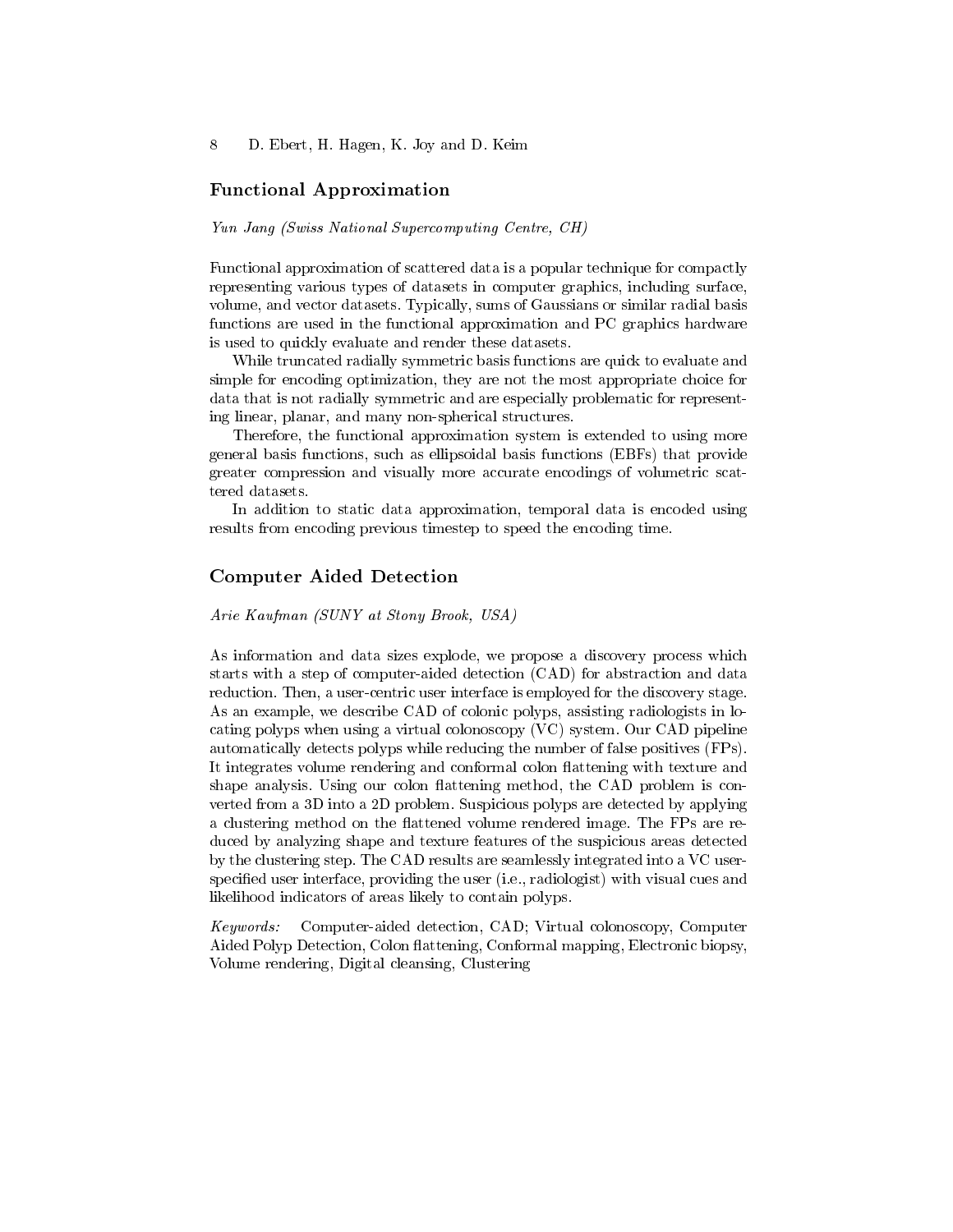# Visualization of Diffusion Image Data and its Models

Gordon Kindlmann (Harvard Medical School - Boston, USA)

Diffusion Tensor MRI has become a popular way of non-invasively assessing micro-structural orientation and organization in biological tissue, especially the central nervous system. Diffusion tensor data is in fact the result of a modelfitting post-process run on the original diffusion-weighted image (DWI) data acquired by MRI. The single tensor fit of the DWI data has enabled many scientific and medical applications of DWI (e.g., tractographic connectivity studies, region-of-interest anisotropy measurements), but a single tensor is not the only way to model DWI data. Some recent work, for example, has explored fitting two tensors per voxel. With more complicated models, however, come more complicated algorithms for doing the model tting. Visualization can play a role in understanding the behavior of DWI modeling algorithms, so that the relationship between known anatomy, underlying DWI data, and estimated models can be explored in a quantitative but intuitive way. This talk will describe new software for interactively visualizing DWI data and its models with the goal of better understanding the properties and potential of DWI data.

# Can There Be a Theory of Visualization?

David H. Laidlaw (Brown Univ. - Providence, USA)

This talk will present a thought experiment by positing the form of an overarching theory of visualization. The theory would predict the utility of any visualization method, where utility might measure how accurately or quickly a user could use the method. I will describe the ingredients of a putative theory and give examples of how current research areas could be laying its foundations.

### Towards New Visual Interfaces

Aidong Lu (University of North Carolina at Charlotte, USA)

This talk proposes to develop new visualization approaches that can serve as new types of visual interfaces for exploring and analyzing large, complex datasets. I will also briefly introduce our previous work along this effort, including an example-based volume illustration method, an interactive volume illustration approach using Wang Cubes, and an automatic volume composition method using eye tracking data.

Keywords: Visualization, Visual Interface, Visual Analytics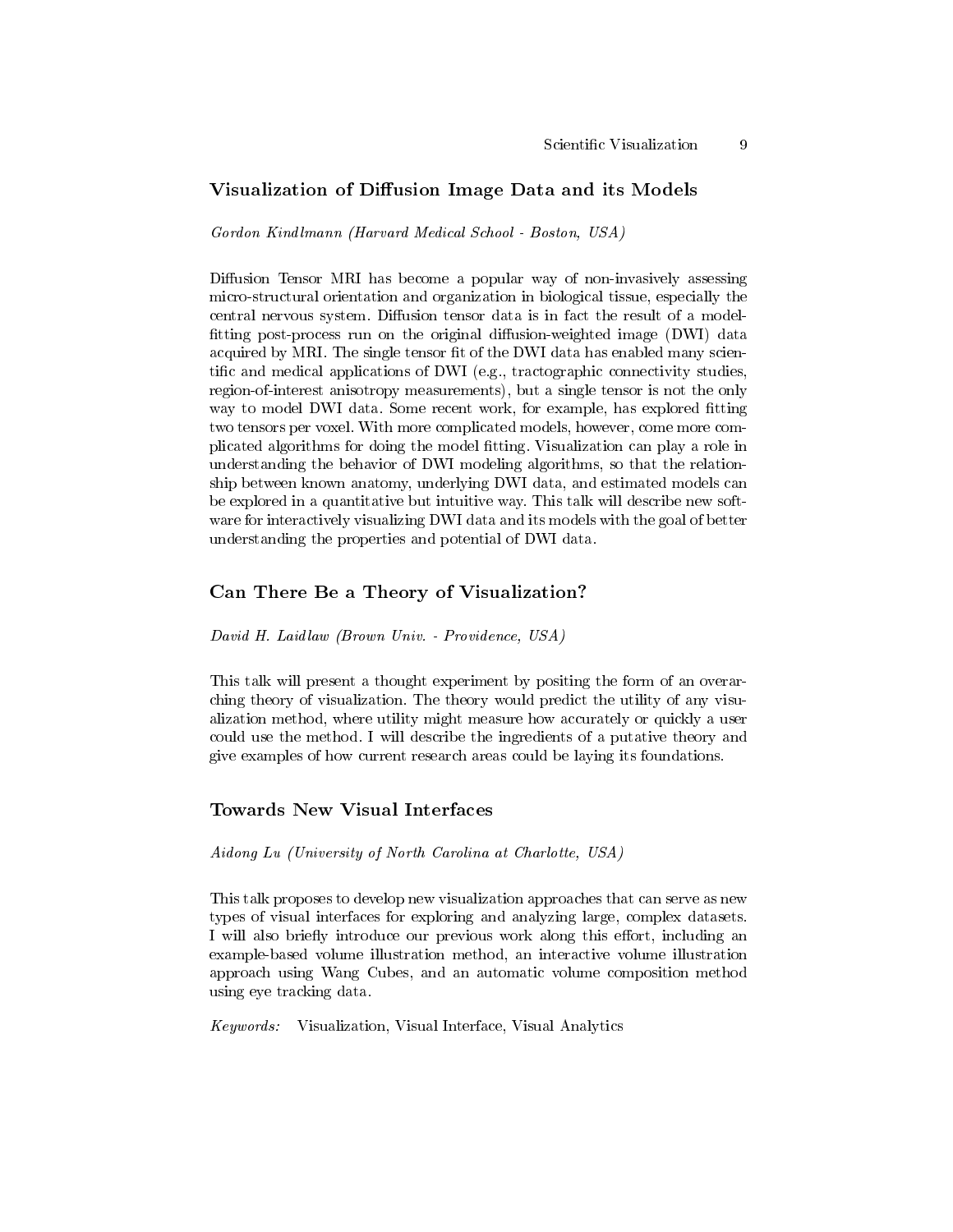# The occlusion problem in 3D vector field and flow visualization

Nelson Max (LLNL - Livermore, USA)

Dense vector icons or streak lines hide and overlap each other. It is difficult to understand the flow structure, even with stereo and/or motion parallax. Haloed or cylindrically shaded streak lines help sort out occlusion order, but depth complexity is still a problem. Possible solutions are to show the icons only at detected features, near contour surfaces of a scalar function, where a scalar function exceeds a threshold, near rigid objects inside the flow, or at interactively selected points. Also one space the icons at some minimum distance from each other, or place icons only near features of interest. One can let the icons move and deform with the flow, fading in and out to keep a sparse density. Finally, one can place icons to illustrate topological features of the flow, or near other automatically recognized features of interest.

Keywords: Flow visualization

# Hybrid Volume Rendering for Quantitative Orthodontics

Jörg Meyer (Univ. California - Irvine, USA)

Computed tomography (CT) is an excellent tool for measuring bone density in natural tissues as it is based on X-ray absorption. When natural tissues are combined with biocompatible materials, such as titanium implants, the integration of such implants into the surrounding bone tissue is critical to the lifetime and durability of the implant.

A hybrid volume rendering technique has been developed that uses a threedimensional color and opacity transfer function to render a color-coded density representation of the bone near the implant sites. In addition, a glyph-like, twodimensional density profile for each implant is superimposed on the volumetric display. The glyph also shows the value of the line integral on two sides of the implant. The readings from these glyphs are correlated to mechanical stress tests that were conducted on the same specimen.

The visualization procedure described in this presentation consists of 2-D cross-sectional CT imaging, 3-D gradient-based hardware-accelerated volume rendering using 3-D texture mapping, implant site extraction using 3-D selection of a 2-D cross-sectional, tri-linearly interpolated 2-D image, computation of a bone density profile and line integral along the implant, glyph generation, and 3-D hybrid rendering of the implant site together with the glyph.

This method has been demonstrated to be successful in enabling the mapping of information derived from virtual bone density measurements onto data obtained from mechanical testing or mechanical simulations.

Keywords: Biomedical imaging, image analysis, volume rendering, hybrid rendering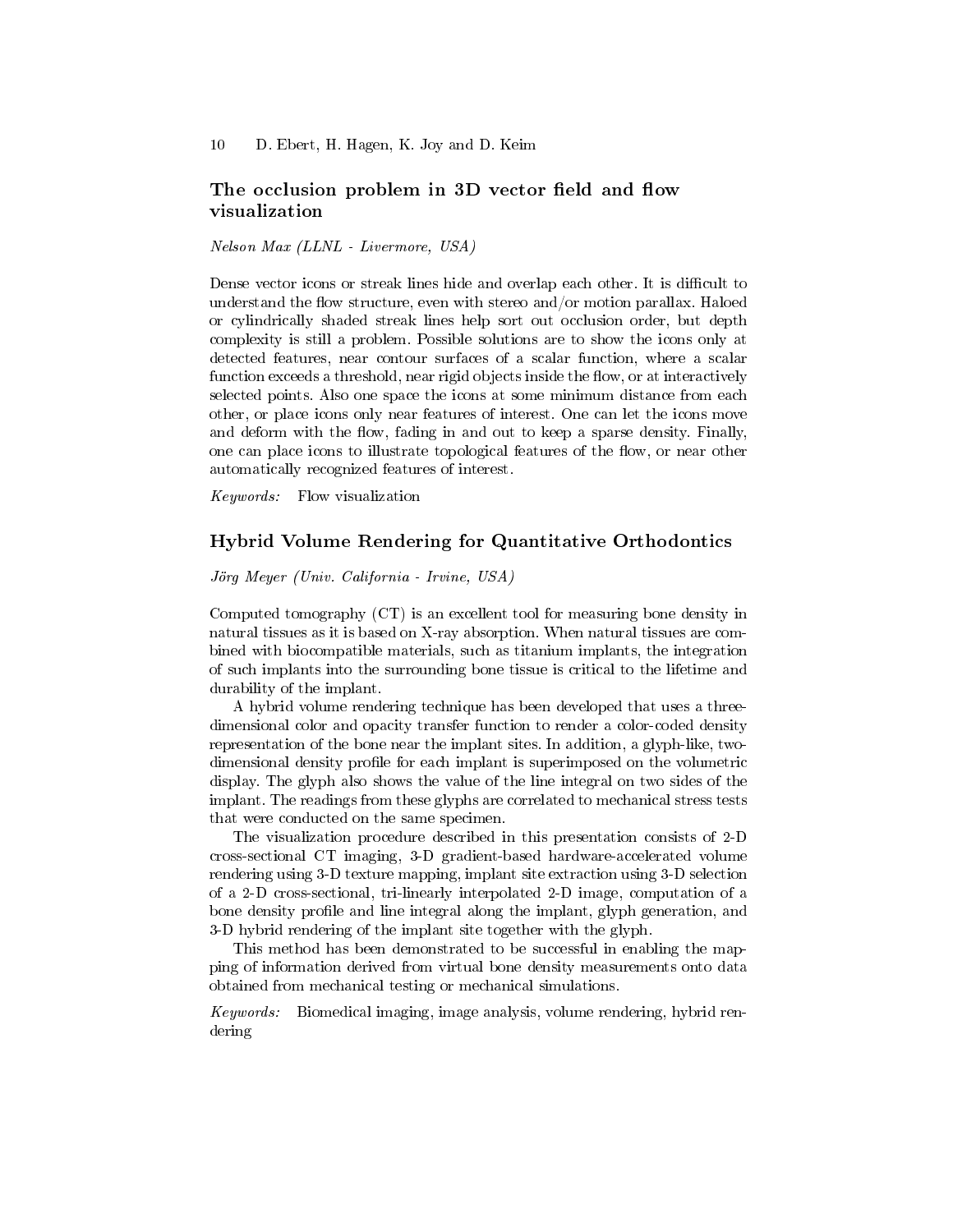Joint work of: Meyer, Jörg; Espiritu, Raymund; Earthman, James C.

Full Paper: [http://imaging.eng.uci.edu/](http://imaging.eng.uci.edu/~jmeyer)∼jmeyer

# A Matter of Time:Intertwining Interactive Visualization and Data Mining of Time-Oriented Data and Information

Silvia Miksch (Donau-Universität Krems, A)

Time is an important data dimension with distinct characteristics that is common across many application domains.The analysis of time-oriented data is an important task in many application scenarios. both, interactive visualization and computational analysis.

In this taks, we introduce a concept for designing visual analytics frameworks and tailored visual analytics systems for time and time-oriented data.

(work done in cooperation with Wolfgang Aigner, Alessio Bertone, Tim Lammarsch, Thomas Turic, Christian Tominski, and Heidrun Schumann

*Keywords:* Interactive Visualization, data Mining, Time-Oriented Data & Information

Full Paper: <http://www.donau-uni.ac.at/ike>

# Who Needs Visualization?

Robert Moorhead (Mississippi State Univ. - Mississippi State, USA)

Visualization is not dead. Many scientists and engineers are vehement about the necessity of visualization to understand their simulation results and their measurements. This talk presents two brief case studies of scientists who found visual data analysis crucial to understand their simulation results and reported such to program managers when the program managers removed visualization support in a cost-cutting measure.

Keywords: Visualization, users, and funding

### Regular Multi-Dimensional Sampling

Torsten Möller (Simon Fraser University, CA)

Simulation systems or general tools often have many parameters to tune their performance. I.e. the exploration of complicated structures is really a multidimensional data problem.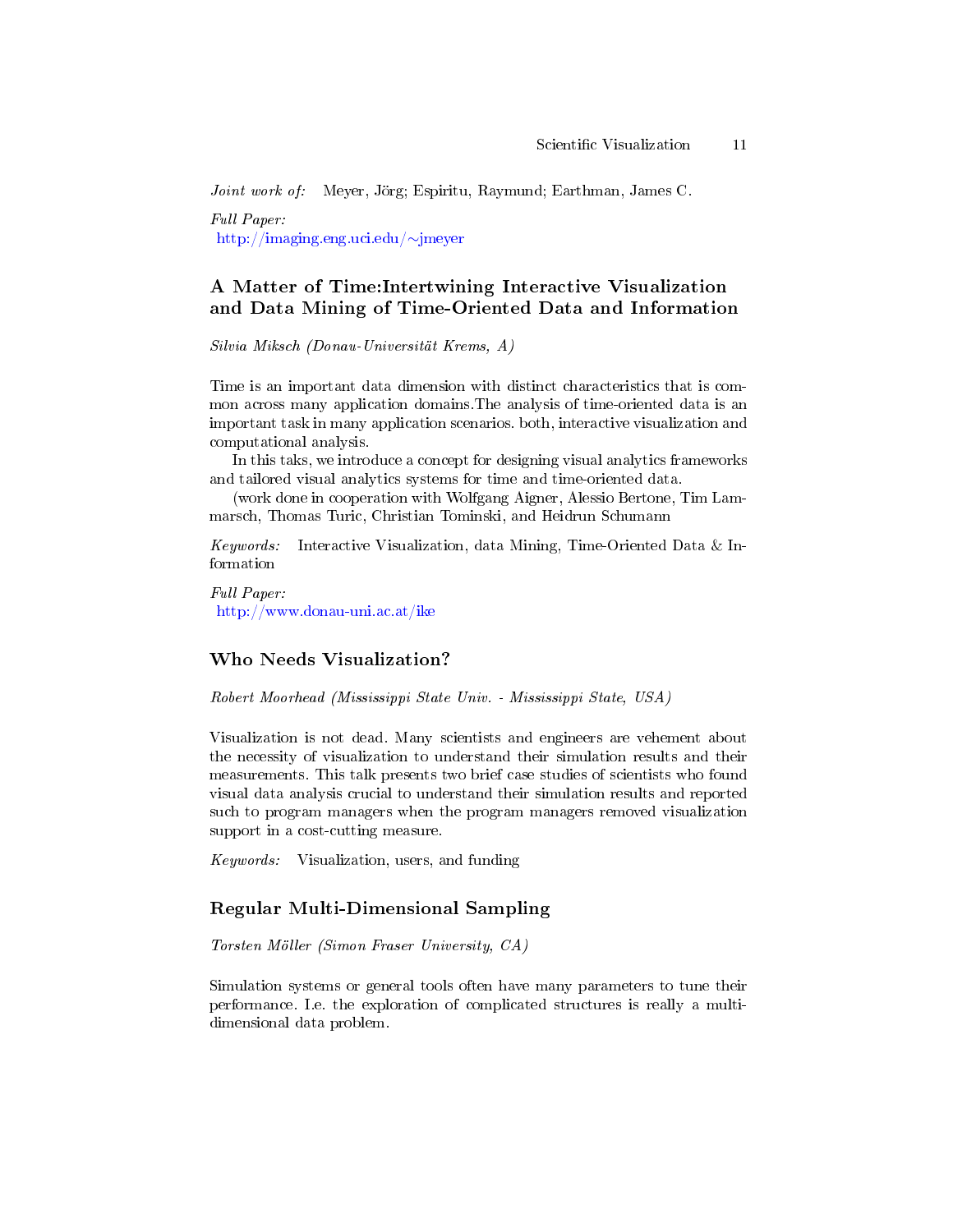Creating tools that allow visual guidance during this exploration step are complex tools in their own right. One crucial sub component of such tools will have to be the determination of interesting parameter combinations, which are basically samples in a multi-dimensional space. The difficulty of placing proper samples is typically known as the "Curse of Dimensionality". However, this curse, is based on the philosophy of Cartesian lattices. In this talk I was trying to demonstrate that the placement of such samples on the best known sampling lattices (for dimensions lower than 24) is not plagued with any curse and might be called the "Blessing of Dimensionality" instead.

Keywords: Multi-dimensional sampling, exploration of multi-dimensional data

### A framework for effective user study design and evaluation

Klaus Müller (SUNY at Stony Brook, USA)

Visualization algorithms can have a large number of parameters, making the space of possible rendering results rather high-dimensional. Only a systematic analysis of the perceived quality can truly reveal the optimal setting for each such parameter.

However, it is obvious that an exhaustive search in which all possible parameter permutations are presented to each user within a study group would be infeasible to conduct. Additional complications may result from possible parameter co-dependencies.

In this talk, I will introduce an efficient user study design and analysis strategy to measure the perceived quality in volume rendering within the context of large parameter spaces. The user feedback is fast and easy to obtain and does not require exhaustive parameter testing. To enable such a framework, we have modified a preference measuring methodology that originated in psychology and is now also widely used in market research. Further far-reaching applications of this general framework will be discussed as well.

Keywords: User study design, statistical evaluation methods

### A framework for effective user study design and evaluation

Klaus Müller (SUNY at Stony Brook, USA)

Visualization algorithms can have a large number of parameters, making the space of possible rendering results rather high-dimensional. Only a systematic analysis of the perceived quality can truly reveal the optimal setting for each such parameter. However, it is obvious that an exhaustive search in which all possible parameter permutations are presented to each user within a study group would be infeasible to conduct. Additional complications may result from possible parameter co-dependencies. In this talk, I will introduce an efficient user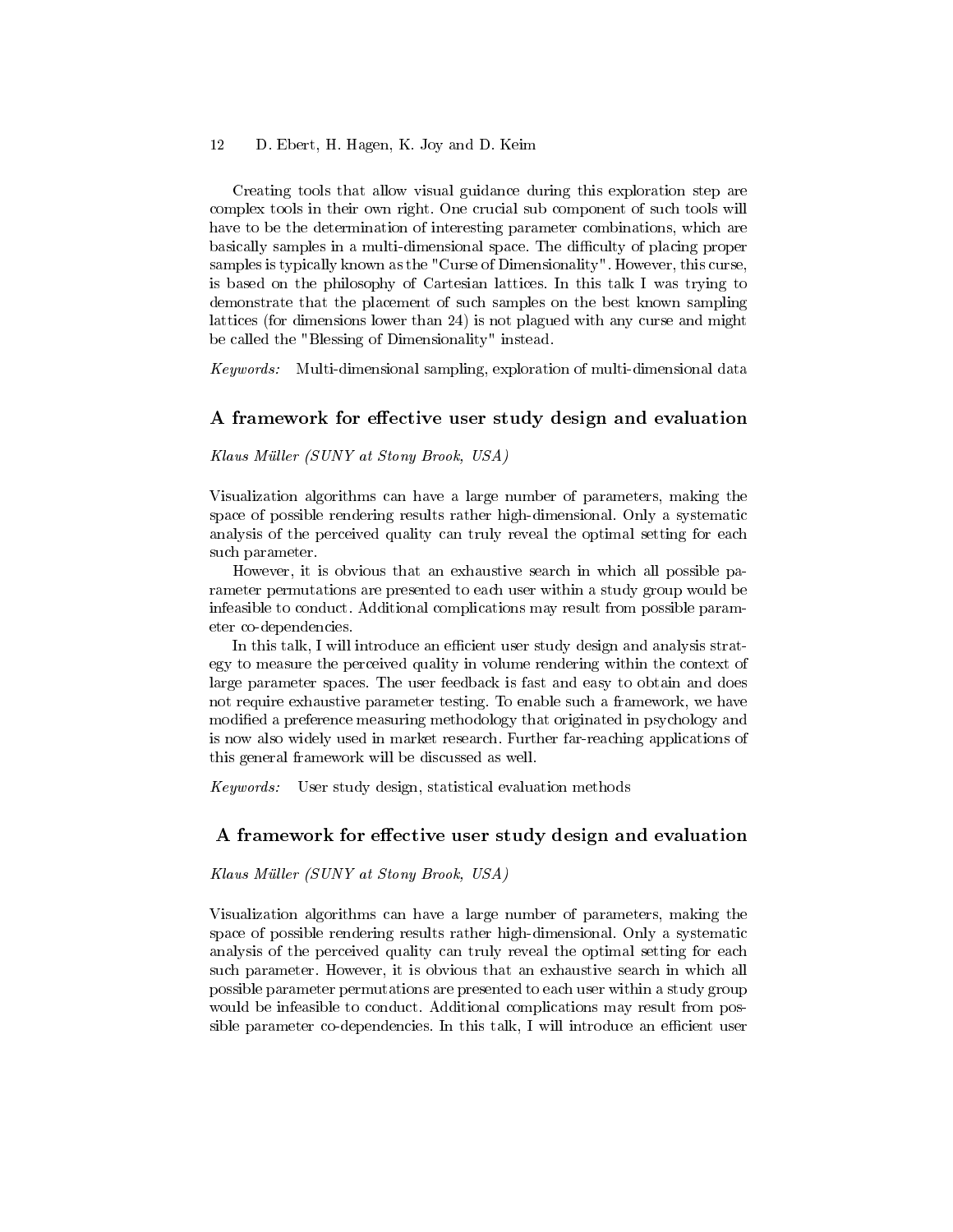study design and analysis strategy to measure the perceived quality in volume rendering within the context of large parameter spaces. The user feedback is fast and easy to obtain and does not require exhaustive parameter testing. To enable such a framework, we have modified a preference measuring methodology that originated in psychology and is now also widely used in market research. Further far-reaching applications of this general framework will be discussed as well.

Keywords: Visualization, user studies

#### Vortex detection in time-dependent flow

#### Ronald Peikert (ETH Zürich, CH)

Feature extraction methods are an indispensable means for the visual analysis of flow data. Many of the techniques in today's use were developed in the early nineties where flow simulations predominantly produced steady solutions. Some of these techniques, based not physical but rather geometric or topological properties, become invalid in the context of a time-dependent flow. While this was known for a long time, the results of applying those techniques were accepted as approximations. In this work, we provide an error analysis in a synthetic model case as well as adaptations of two methods to the time-dependent domain.

 $Keywords:$  Flow visualization, vector fields, time-dependent data, vortex detection

# Why does it do that?: Visualizing Models and Other Explanations

#### Penny Rheingans (University of Maryland Baltimore County, USA)

Visualization has evolved over the years to allow us to answer new questions. In 3D visuaization, this progression has proceeded from isosurface rendering (what is this thing?) to direct volume rendering (where are the internal features?) to temporal visualization (how did it get this way?). One key current challenge is to answer the next logical question in this chain  $-$  why does it do that?

This question lies at the heart of the quest for scientific understanding. One key scientific tool for understanding dynamic processes is the model  $-$  specifically, a computational model of how input condition seed theorized mechanisms to produce expected outcomes. Visualization researchers hae spent much energy on visualizing both the input conditions (sampled data) and predicted outcomes (simulation results). We need to turn our attention to understanding the models themselves. This requires new visualization techniques which enable domain researchers to answer qualitatively different questions, including: how does observed reality correspond to the range of expected outcomes? how does changing input conditions or model parameters impact outcomes? which parts of the model are sensitive to changing parameters of mechanisms? what is the high-dimensional structure of predictions of the model?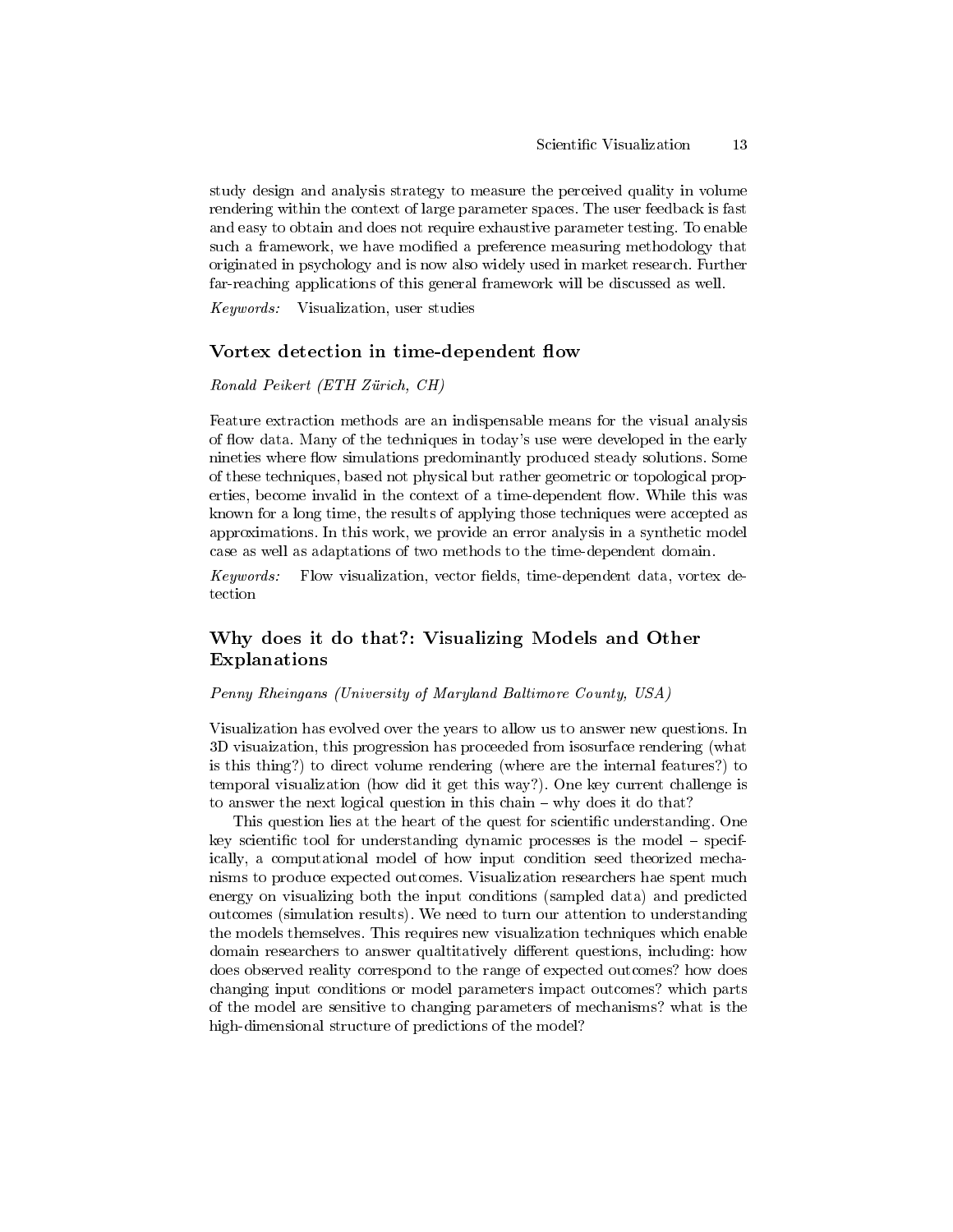### Symbiotic Visualisation

#### Jos B.T.M. Roerdink (University of Groningen, NL)

In this talk, I discuss an approach towards working with scientists from other fields. Taking life science as an example, I first observe that, contrary to what is often held, visualisation tools are widely used. Also, exciting developments (funded!) occur outside the Visualisation community where new visualisations are developed.

On the negative side, there is an explosion of ad-hoc tools which come up and die, are hard to integrate, and contain duplications of existing visualisation work. One approach towards this is to develop visualisation tools as plug-ins to existing bioinformatics tools, which contain many ingredients (data import, filters, annotations, ontologies) which the visualisation person does not have to repeat.

An example is presented where gene network visualisation tools are offered as plug-ins to an existing bioinformatics tool so that both sides can profit, in analogy to symbiosis in nature.

Keywords: Visualisation, life science

### Towards Automatic Feature Based Visualization

Gerik Scheuermann (Universität Leipzig, D)

Currently, it is established knowledge in the visualization community that there is no universal definition of a feature. Therefore, all feature detection methods in the field are based either on specific hard-coded feature definitions or user interaction to define features. Furthermore, features are only vaguely defined as "phenomena, structures or objects in a data set of interest to the underlying problem". It also means that features are said to depend on the application and sometime on the user. This hinders cross-domain use of automatic feature detection algorithms and is also not pleasant on a conceptual level.

The basic idea behind the talk is to question this established knowledge based on recent work in complex systems. This work allows to dene and detect features solely on the given data in cellular automata. It is possible to transfer these ideas to finite difference simulations of time-dependent partial differential equations. Of course, there are still open questions about the underlying mathematics, but we give evidence based on theoretical considerations and examples that automatic measurement of importance of points in space-time is possible in this case, leading to a scalar importance value allowing for feature definitions based on a single value instead of the complete multi-field data. The shown examples are an isotropic diffusion simulation, two different flow simulations and a oneyear period in an established climate model.

 $Keywords:$  Feature detection, visualization, complex systems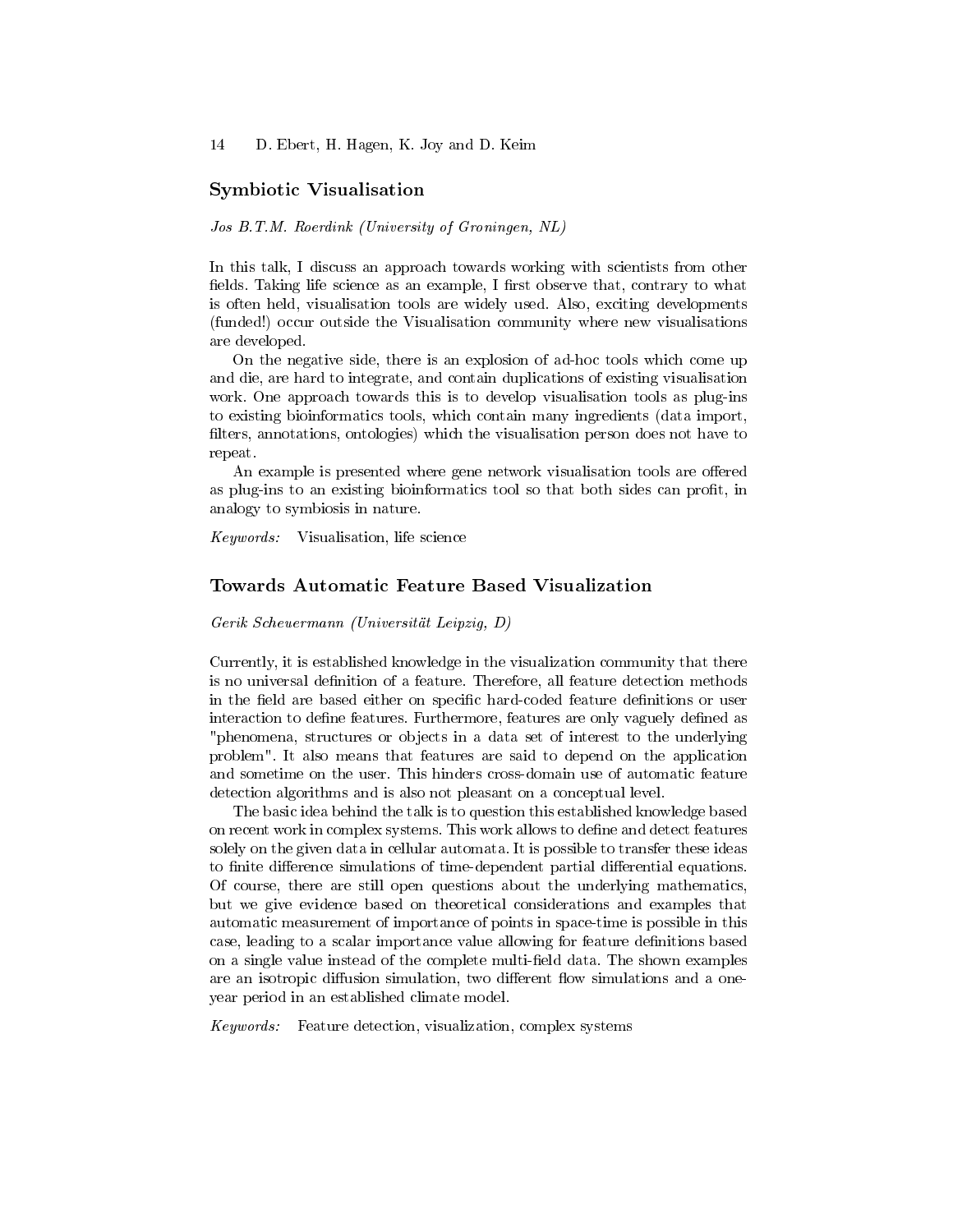# Scientific Visualization and Information Visualization: A Data-Driven Comparison

Alexandru Telea (TU Eindhoven, NL)

Scientific visualization (SciVis) and information visualization (InfoVis) are two well-established branches of the visualization research field. However, there are still ongoing discussions about the similarities and differences of the two. There exist considerable overlaps in aims, methods, techniques, and data types used in the two fields in practice. It is yet unclear where the clear border is between the two fields, if such a border does indeed exist. In this talk, I will present a comparison of the two fields from the perspective of their datasets. The aim of this comparison is to outline some of the intrinsic properties which make SciVis and InfoVis datasets different, and thereby attempt to understand some of the differences present in approaches in the two fields.

 $Keywords:$  Scientific visualization, information visualization, taxonomies

### Vector Field Modeling for Shape Deformations

#### Holger Theisel (Universität Bielefeld, D)

We present an approach to define shape deformations by constructing and interactively modifying C1 continuous time-dependent divergence-free vector fields. The deformation is obtained by a path line integration of the mesh vertices. This way, the deformation is volume-preserving, free of (local and global) selfintersections, feature preserving, smoothness preserving, and local. Different modeling metaphors support the approach which is able to modify the vector field on-the-fly according to the user input. The approach works at interactive frame rates for moderate mesh sizes, and the numerical integration preserves the volume with a high accuracy.

In the second part of the talk we apply the approach to model elastic secondary deformations of shapes. The deformations are steered by the simulation of a low number of simple mass-spring sets. The result of this simulation is used to define time-dependent divergence-free vector fields whose numerical path line integration gives the new location of each vertex. The approach also avoids unwanted intersections in the case of collisions in the primary animation.

# Thoughts on the Science of Interaction: Fundamental Changes Required in the Discourse for Discovery

### Jim Thomas (Pacific Northwest National Lab., USA)

Visual Analytics is an emerging field of study that brings talents from many disciplines including statistics, mathematics, knowledge representation and synthesis, scientific and information visualization, cognitive and perceptual sciences, communications, decision sciences and more.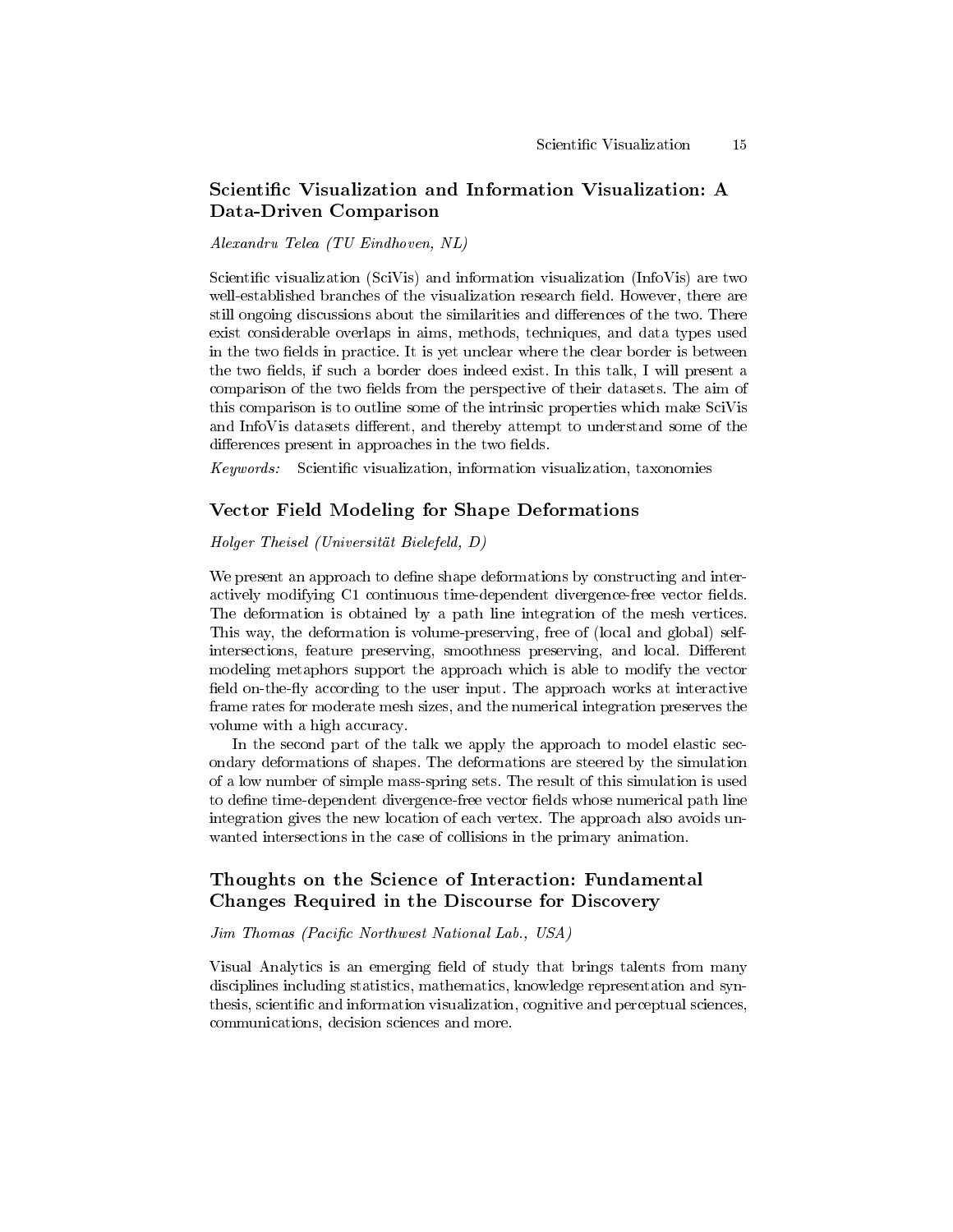The demand for visual analytics is being stimulated by new requirements for homeland security but similar needs are present in science, commerce, home, and almost any domain that deals with complex, large information sources that require human judgement to Sdetect the expected and discover the unexpected. A gap in the technology is the science of interaction referenced from the recent book Illuminating the Path: the Research and Development Agenda for Visual Analytics, http://nvac.pnl.gov/. Jim will address the demanding requirements for a new science of interaction, the core concepts within this new science, hopefully to stimulate interest by others to join the efforts to invent, develop, and demonstrate a new science enabling a discourse for discovery within billions of information items.

Keywords: NVAC

# Thoughts on the Science of Interaction: Fundamental Changes Required in the Discourse for Discovery

Jim Thomas (Pacific Northwest National Lab., USA)

Definition of Visual Analytics, Why Interaction Must Change, and 10 Characteristics of New Science of Interation.

Visual Analytics is an emerging field of study that brings talents from many disciplines including statistics, mathematics, knowledge representation and synthesis, scientific and information visualization, cognitive and perceptual sciences, communications, decision sciences and more. The demand for visual analytics is being stimulated by new requirements for homeland security but similar needs are present in science, commerce, home, and almost any domain that deals with complex, large information sources that require human judgement to Sdetect the expected and discover the unexpected  $\dot{T}$ . A gap in the technology is the science of interaction referenced from the recent book Illuminating the Path: the Research and Development Agenda for Visual Analytics, http://nvac.pnl.gov/. Jim will address the demanding requirements for a new science of interaction, the core concepts within this new science, hopefully to stimulate interest by others to join the efforts to invent, develop, and demonstrate a new science enabling a discourse for discovery within billions of information items.

Keywords: Visual Analytics

# Visualization and Rhetorics

#### Amitabh Varshney (University of Maryland - College Park, USA)

Aristotle defined rhetoric as the faculty of discovering in any particular case all of the available means of persuasion. In any given situation, there are a vast number of elements and a rhetor's task is to make the most relevant object or concept rise to a level of dominance in the consciousness of the audience.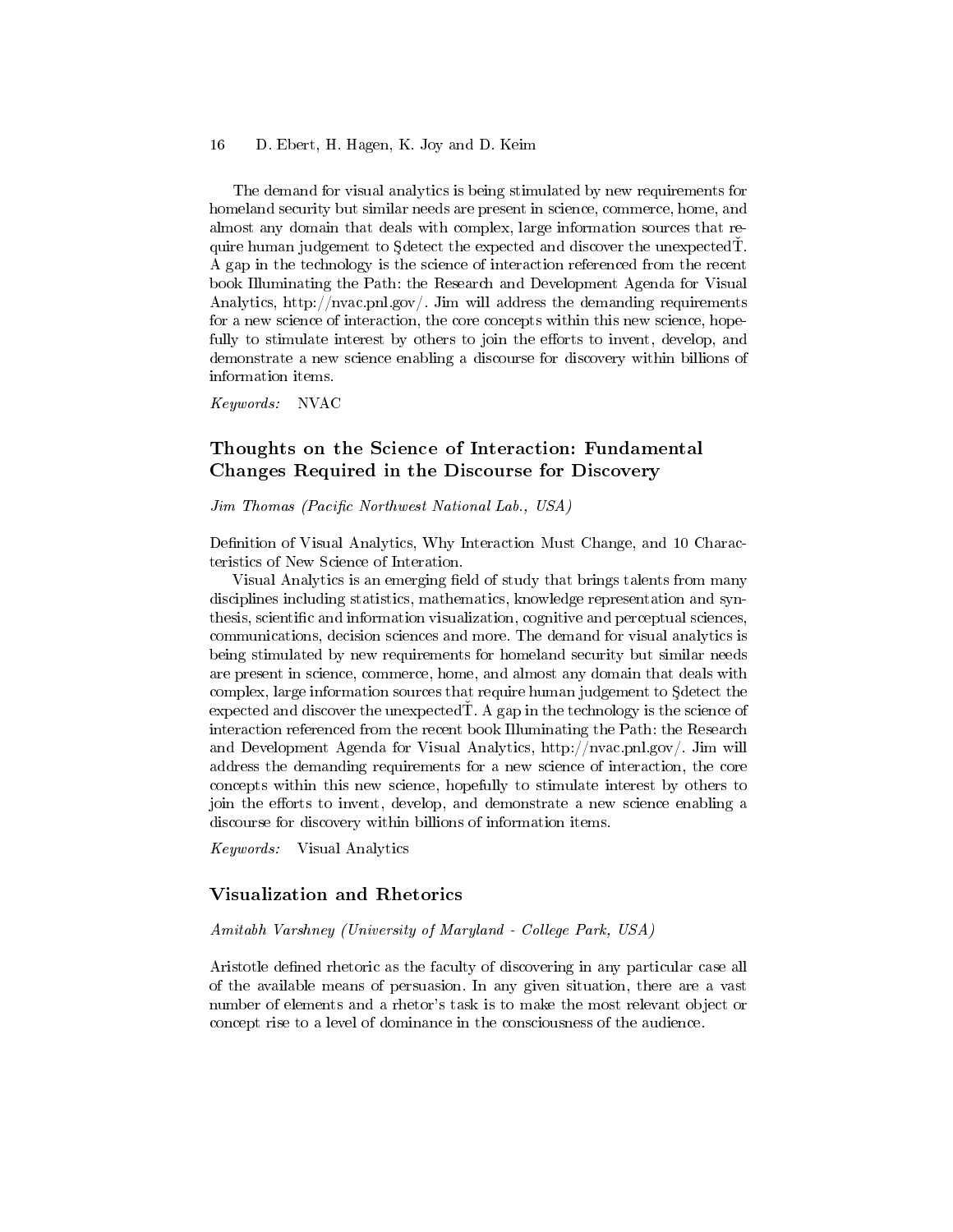Large-data visualization can benefit from a study of visual rhetorics in so far it too faces a similar challenge. Given vast quantities of data, how can we uncover the most salient attributes and features, and then how best can we present them so that they serve the needs of our users in the best way possible. Every visual communication medium, including visualization, imputes a certain importance to different visual elements. Whether intentional or not, this message is conveyed to the viewer by the choice of scene, camera, illumination, and animation parameters. Traditional art, illustration, and photography have long explored the principles of visual rhetorics. In this talk I shall give an overview of visual rhetorics as used in art and photography and discuss how some elements of it may have relevance for 3D visualization.

# Generalized Hypercylinders: a Mechanism for Modeling and Visualizing N-D Objects

#### Matthew Ward (Worcester Polytechnic Institute, USA)

The display of surfaces and solids has usually been restricted to the domain of scientific visualization; however, little work has been done on the visualization of surfaces and solids of dimensionality higher than three or four. Indeed, most high-dimensional visualization focuses on the display of data points. However, the ability to effectively model and visualize higher dimensional objects would be quite useful in studying their shapes and relationships.

In this talk I will describe a method for the description, extraction, and visualization of N-dimensional surfaces and solids. The approach is to extend generalized cylinders, an object representation used in geometric modeling and computer vision, to arbitrary dimensionality, resulting in what we term Generalized Hypercylinders (GHCs). A basic GHC consists of two N-dimensional hyper-ellipsoids connected by a hyper-cylinder whose shape at any point along the cylinder is determined by interpolating between the endpoint shapes. More complex GHCs involve more complex endpoint shapes and curved spines connecting the points. Several algorithms for extracting GHCs from multivariate data sets will be proposed. Once extracted, the GHCs can be visualized using dimensionality reduction techniques to project the endpoints into display space. Finally, a suite of tools will be proposed for interactively exploring data displayed with GHCs.

Keywords: Multivariate data visualization, high-dimensional visualization, solid modeling

# Group Theory and 2D Vector Field Topology

#### Daniel Weiskopf (Universität Stuttgart, D)

We demonstrate that group theory can be used to find and classify critical points in cell-wise barycentrically or bilinearly interpolated 2D vector fields.